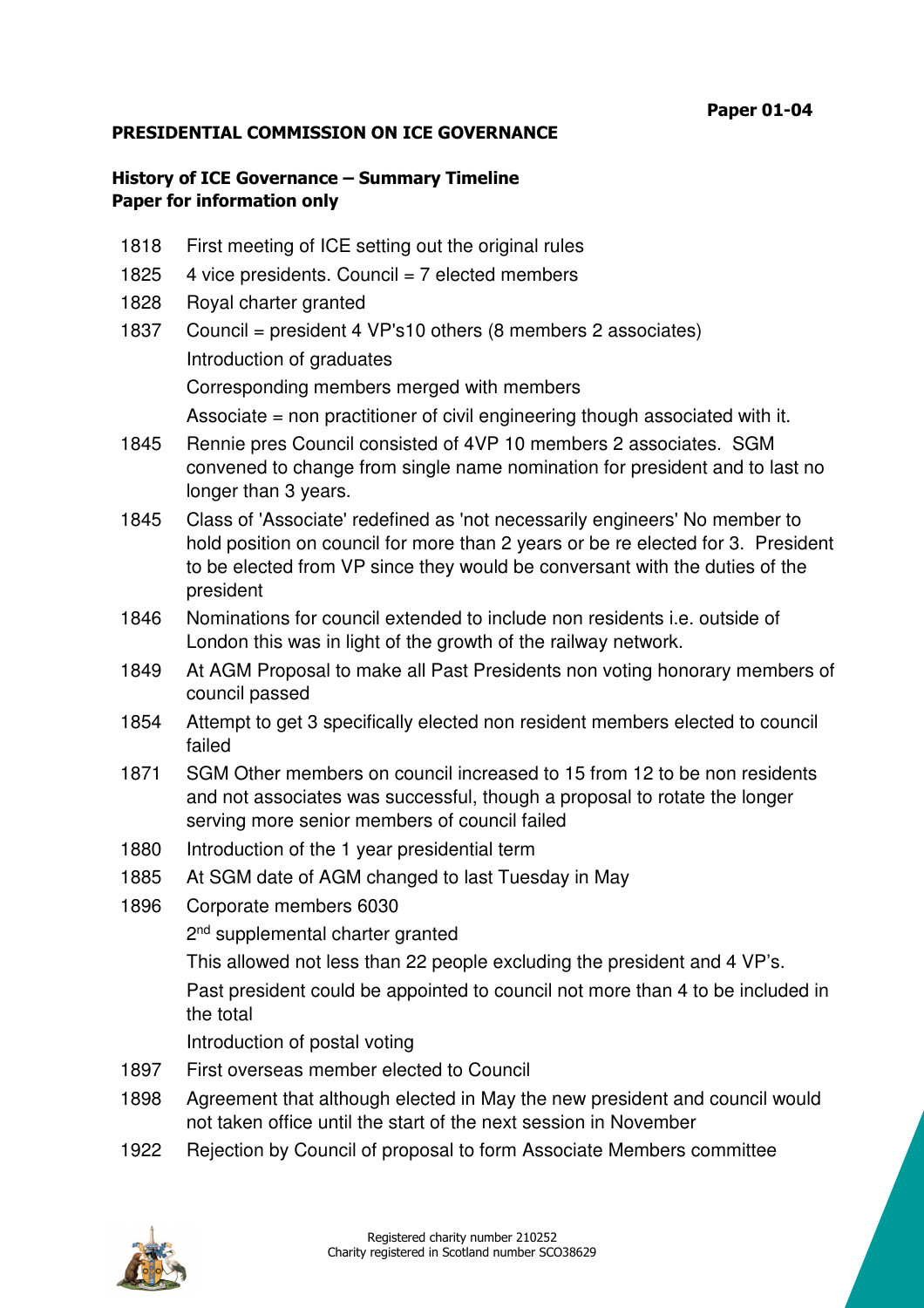- 1923 3rd supplemental charter. Establishes 'chartered civil engineer' Postal ballot voting and proxy voting for presidential election VP and members of council.
- 1934 Local Association committee, which reported to Council, doubled in size with the introduction of a second member for each Local Association.
- 1935 Revision of by laws
	- i) extension of the scope of the rules of professional conduct
	- ii) broadening of age limit for students (17-28 instead of 18-26)
	- iii) amplification of qualification for corporate membership
	- iv) time limit for service on council
- 1948 4 more member elected to council dominions and colonies 1 rep from each local association =10 3 associate members and any 10 corporate members No member could support more than 1 candidate
- 1948 By laws changed and council was enlarged 3 places for Associates members
- 1948 Local Association Committee disbanded and Local Association representatives (Territorial members) introduced to council along with 10 overseas members.
- 1962 Fourth supplemental charter
	- Remove the restriction of amount of value of property held Increase number of VP's to 5
	- Members of council resident overseas increased from 10 to 11
	- Local Associations representatives increased from 11 to 12
	- Members of council to be prescribed by the by laws
	- Voting arrangements clarified to ensure general meeting held after a postal ballot.
	- Provision made for future changes, obviated the need for further supplemental chapters.
- 1970 Report of the committee on the constitution and business of the council Recommended a council of 50
	- President, 2 past presidents, 3 VP's, 18 fellows, 9 members, 14 territorials (12 LA's 1 London, 1 Home Counties) and chairmen of standing committees No provision for overseas
	- No Associate members since not considered under the charter as 'one body, politic and corporate'

Council service to be extended to 3 years, 1/3 elected each year by annual ballot

Single transferable vote system adopted

1971 Changes approved by ballot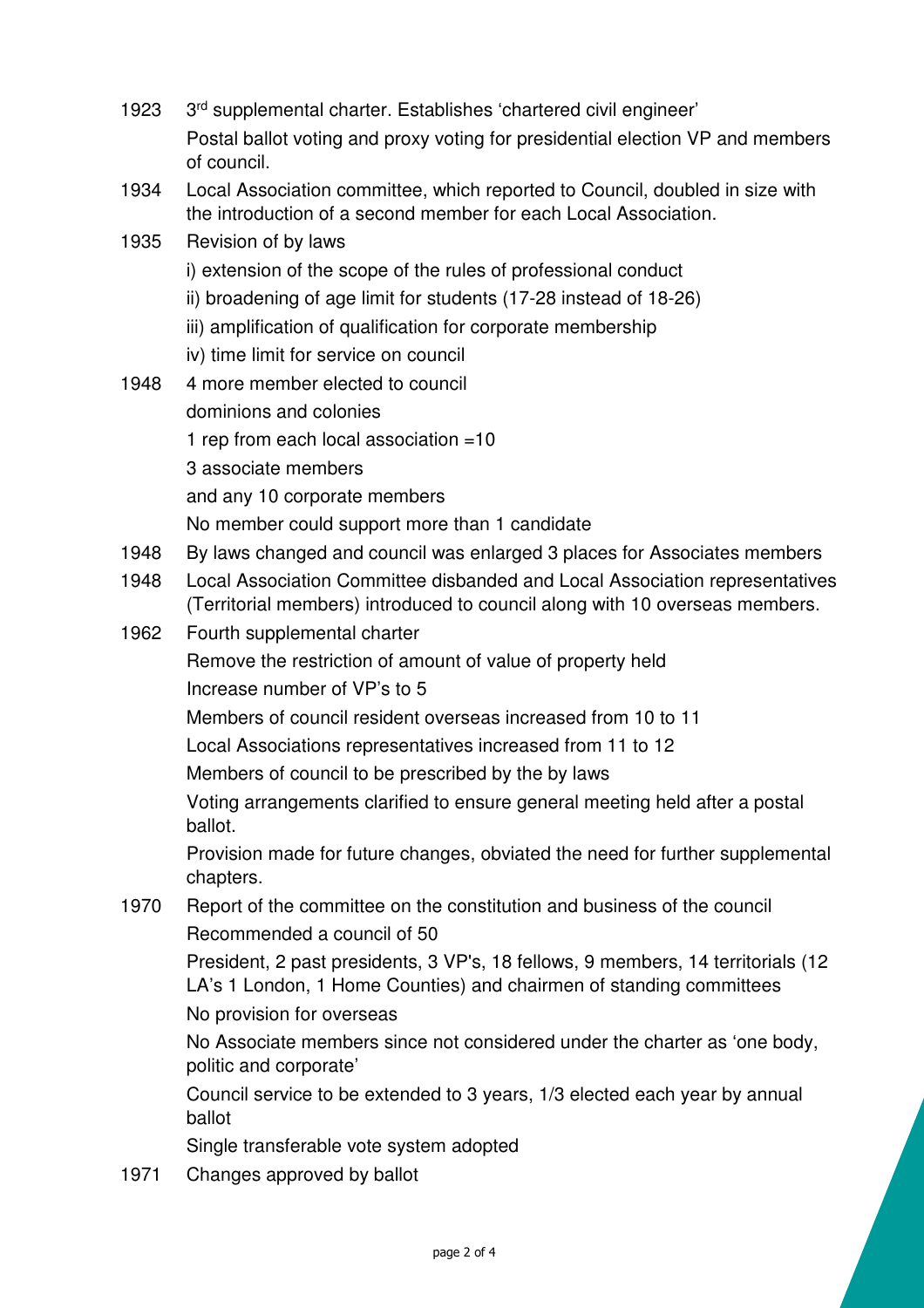- 1971 Overseas representatives and all chairman of advisory committee to become 'corresponding members'
- 1972 Adopted by council
- 1975 New charter New object 'to foster and promote the art and science of civil engineering
- 1981 Amendments to the Royal Charter were approved (details not known)
- 1982 Amendments to the Royal Charter were approved (details not known)
- 1984 The Institution of Municipal Engineers was merged with the Institution of Civil Engineers. An Association of Municipal Engineers was formed as a sub-division of the Institution of Civil Engineers under its Charter and under the By-laws as amended at that date. Approved by the Privy Council in February of that year.
- 1989 The Society of Civil Engineering Technicians was merged with the Institution of Civil Engineers, formalised by the Privy Council in December of that year.
- 1991 Following a ballot of corporate members, a new membership grade of Affiliate was introduced.
- 1994 The Institution of Works and Highways Management was merged with the Institution of Civil Engineers, merger agreed by the Privy Council in February of that year.
- 2000 The Institution's By-laws were extensively amended and renumbered to take account of the findings of the Future Framework Presidential Commission in 1997, and to comply with modern practice. The changes were formalised by the Privy Council in February of that year.
- 2001 The Charter and By-Laws were amended to grant corporate membership to Associate Members, with full voting rights and the eligibility for election as Vice President, to grant limited voting rights to Technician Members and to allow the election of two Graduate members to the Council. Size of Council 54 members. The changes were formalised by the Privy Council in June of that year.
- 2002 Review of ICE Governance in 2002
	- no change to the size of Council
	- increased number of members elected by Council to the Executive Board
- 2006 Review of ICE Governance 2006 implemented by ballot 2007

Chair: David Orr

- Council to reduce from 54 to 44 members
- maximum of 9 in Presidential Team
- 14 Regional Members
- 4 International Members
- 2 Graduates
- chair of GSNC to be a non-voting participant
- no change to Executive Board